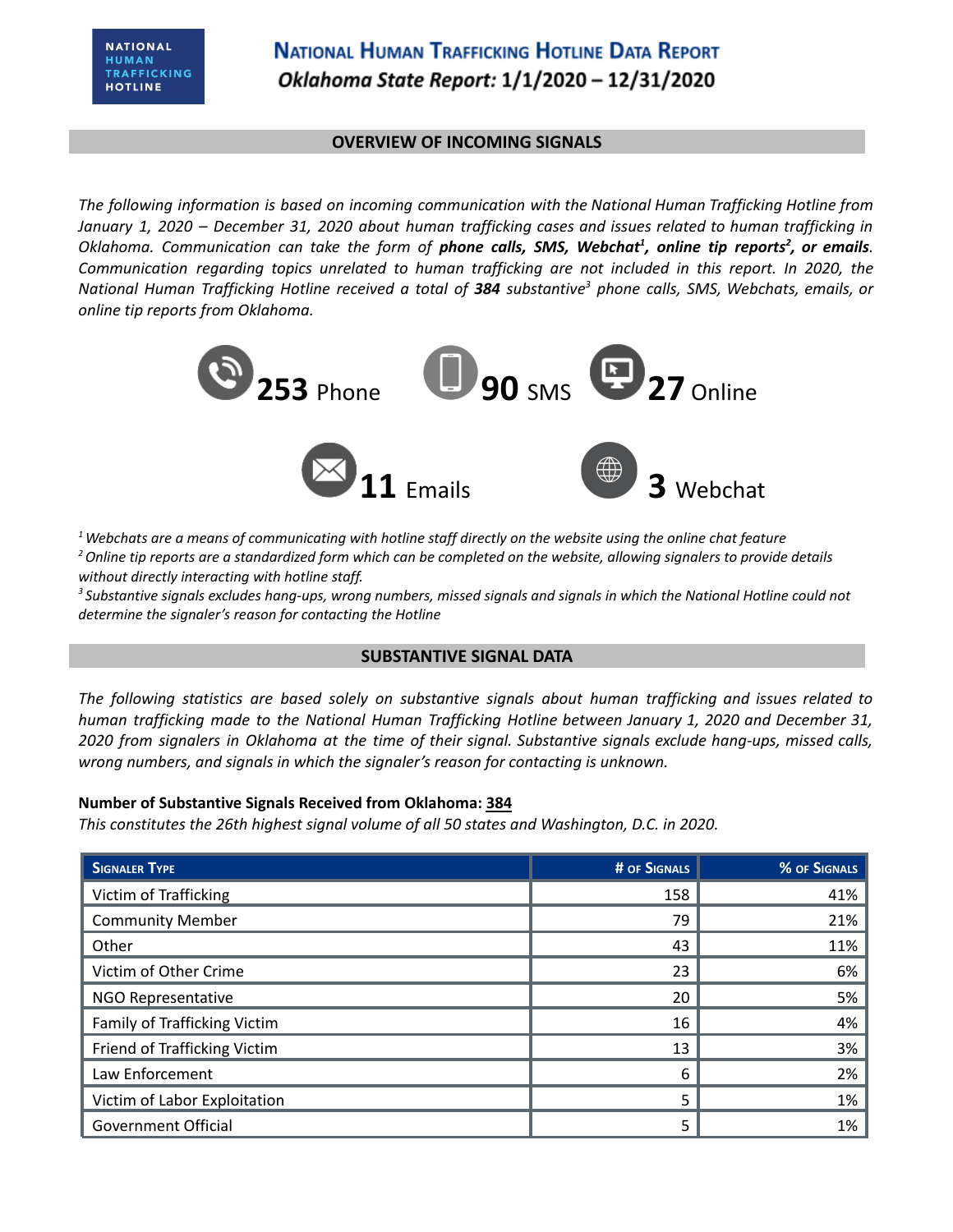## **NATIONAL HUMAN TRAFFICKING HOTLINE DATA REPORT** Oklahoma State Report: 1/1/2020 - 12/31/2020

| Not Specified                                               |     | 1% |
|-------------------------------------------------------------|-----|----|
| <b>Trucker</b>                                              |     | 1% |
| Mental Health Professional                                  |     | 1% |
| <b>Medical Professional</b>                                 |     | 1% |
| Caller Types Referenced Fewer than Three Times <sup>1</sup> |     | 1% |
| <b>TOTAL # OF SUBSTANTIVE SIGNALS</b>                       | 384 |    |

<sup>1</sup>To protect the identity of the people we serve, the National Human Trafficking Hotline does not disclose exact statistics *related to venues, industries, victim information or caller information referenced fewer than three times.*

### **DATA ABOUT HUMAN TRAFFICKING SITUATIONS**

Each request submitted to the hotline is evaluated for evidence of potential human trafficking. In Oklahoma, a *total of 111 unique situations (incidents) of potential human trafficking were reported to the hotline.*

| PRIMARY REASON FOR CONTACTING THE NATIONAL HOTLINE | # OF SITUATIONS | <b>% OF SITUATIONS</b> |
|----------------------------------------------------|-----------------|------------------------|
| Access Service Referrals                           | 41              | 37%                    |
| Report a Trafficking Tip                           | 59              | 53%                    |
| Request Crisis Assistance                          | 11              | 10%                    |
| Request General Information <sup>2</sup>           |                 | 0%                     |
| TOTAL # OF SITUATIONS                              | <b>111</b>      |                        |

<sup>2</sup>Requests for general information are situations in which an individual who is aware of a specific situation of potential trafficking may contact the National Human Trafficking Hotline for general information about human trafficking or to learn more about services available to trafficking victims. Requests for T&TA (Training and Technical Assistance) are situations in which service providers or law enforcement working with a victim of trafficking contact the National Hotline for technical *assistance.*

| <b>VENUE/INDUSTRY OF POTENTIAL TRAFFICKING</b>               | <b># OF SITUATIONS</b> | <b>% OF SITUATIONS</b> |
|--------------------------------------------------------------|------------------------|------------------------|
| <b>Sex</b>                                                   | 84                     | 76%                    |
| Venue Not Specified                                          | 46                     | 41%                    |
| <b>Illicit Massage/Spa Business</b>                          | 11                     | 10%                    |
| Pornography                                                  | 8                      | 7%                     |
| Hotel/Motel-Based                                            | 4                      | 4%                     |
| Other Venue                                                  | 4                      | 4%                     |
| Online Ad, Venue Unknown                                     | 4                      | 4%                     |
| Residence-Based Commercial Sex                               | 3                      | 3%                     |
| Venue Not Specified                                          | 46                     | 41%                    |
| Venues Referenced in Fewer than Three Cases <sup>4</sup>     | 4                      | 4%                     |
| Labor                                                        | 12                     | 11%                    |
| Construction                                                 | 3                      | 3%                     |
| Industries Referenced in Fewer than Three Cases <sup>4</sup> | 9                      | 8%                     |
| <b>Sex and Labor</b>                                         | 6                      | 5%                     |